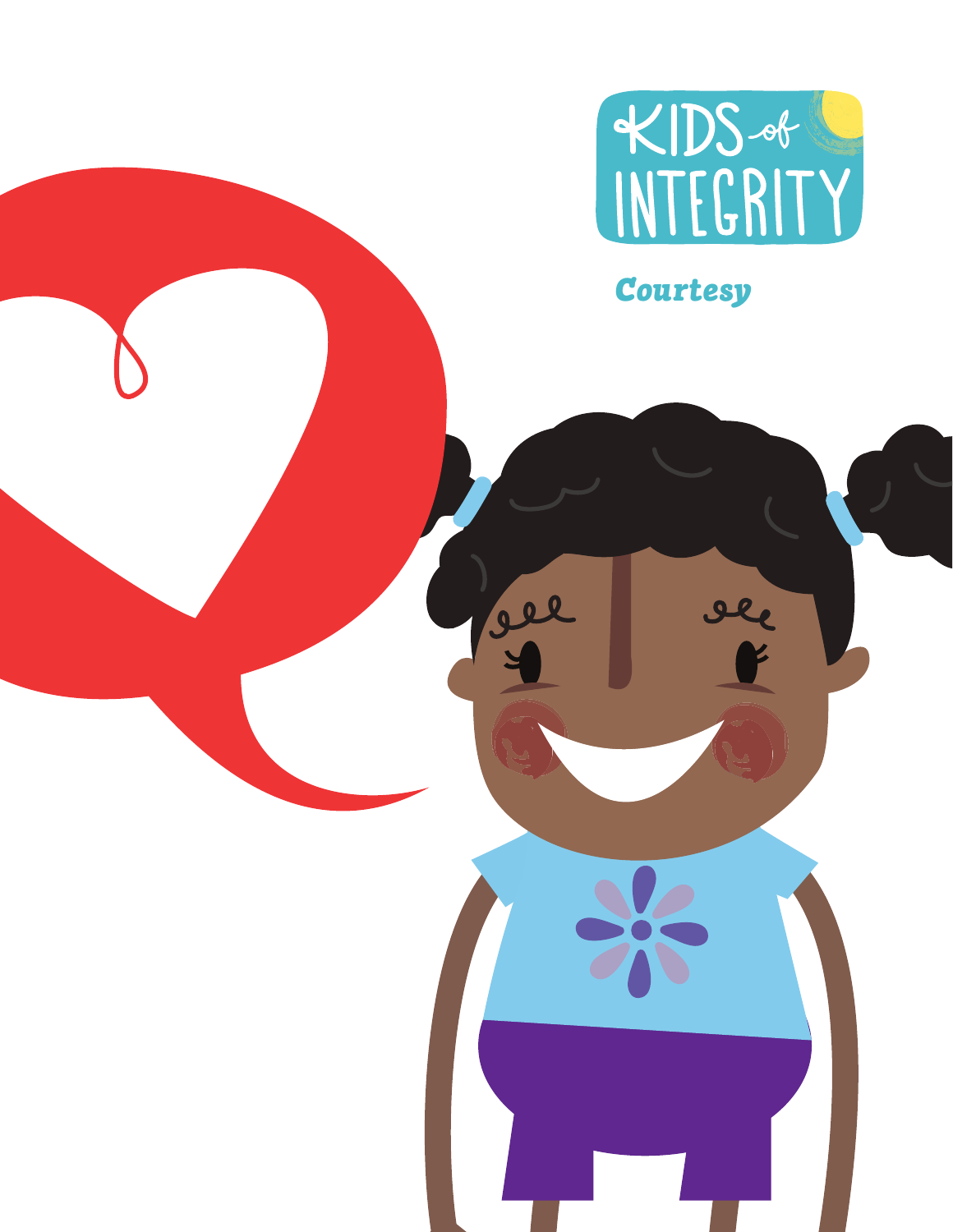*Learn the knock-knock joke about interrupting and discover why "garbage talk" stinks. Check out these ideas and more for memorable lessons that help kids speak respectfully – even to siblings!*

The activities in this lesson are designed to help kids:

- respond with kindness and gentleness
- show greater sensitivity to the feelings of others
- focus on encouraging others
- listen without interrupting.

In addition, this lesson helps address sarcasm, gossiping, bossiness, bragging, teasing, yelling and inattentiveness.

Ծ

# Lesson contents

| Parents' prayer     | 2             |
|---------------------|---------------|
| Kids talk with God  | 3             |
| Speak a blessing    | 4             |
| Memory verses       | 4             |
| Kick-off craft      | 5             |
| Bible stories       | 6             |
| Creative discipline | $\mathcal{R}$ |
| Hands-on options    | 9             |
|                     |               |

# Parents' prayer

*As parents, we need to be positive role models for our kids. If you feel that courtesy is an area of personal weakness, know that many parents struggle in this area. Use this sample prayer to ask God to help you, as well as your children, take this lesson to heart.*

*Alternatively, build your own prayer using some of the verses suggested under "Scripture-guided prayer for parents."*

### *Sample prayer*

Lord of All, Elihu heard Your voice in nature, and this is how he described it:

"Listen! Listen to the roar of His voice, to the rumbling that comes from His mouth. He unleashes His lightning beneath the whole heaven and sends it to the earth. After that comes the sound of His roar; He thunders with His majestic voice. When His voice resounds, He holds nothing back. God's voice thunders in marvelous ways; He does great things beyond our understanding" (Job 37:2-5).

In contrast, Elijah heard You speak in a gentle whisper, rather than in the wind, the earthquake or the fire (1 Kings 19:11-13). Father God, thank you that all of Your communication is based on Your great love for us.

Thank you for Your Son Jesus, whose sacrifice made it possible for me to have direct communication with You. It is a life-changing privilege to know, "This is the confidence we have in approaching God: that if we ask anything according to His will, He hears us" (1 John 5:14).

Thank you for the gift of Your Holy Spirit, who allows me to commune with You intimately (Romans 8:26-27).

Luke 4:22 says, "All spoke well of Him and were amazed at the gracious words that came from His lips." They were talking about You, Jesus. What an example for us to follow! Lord, sometimes I hear my children speaking with impatience, sarcasm, unkindness or \_\_\_\_\_\_\_\_\_\_\_\_. They sound so much like me, and it is an embarrassing indication of my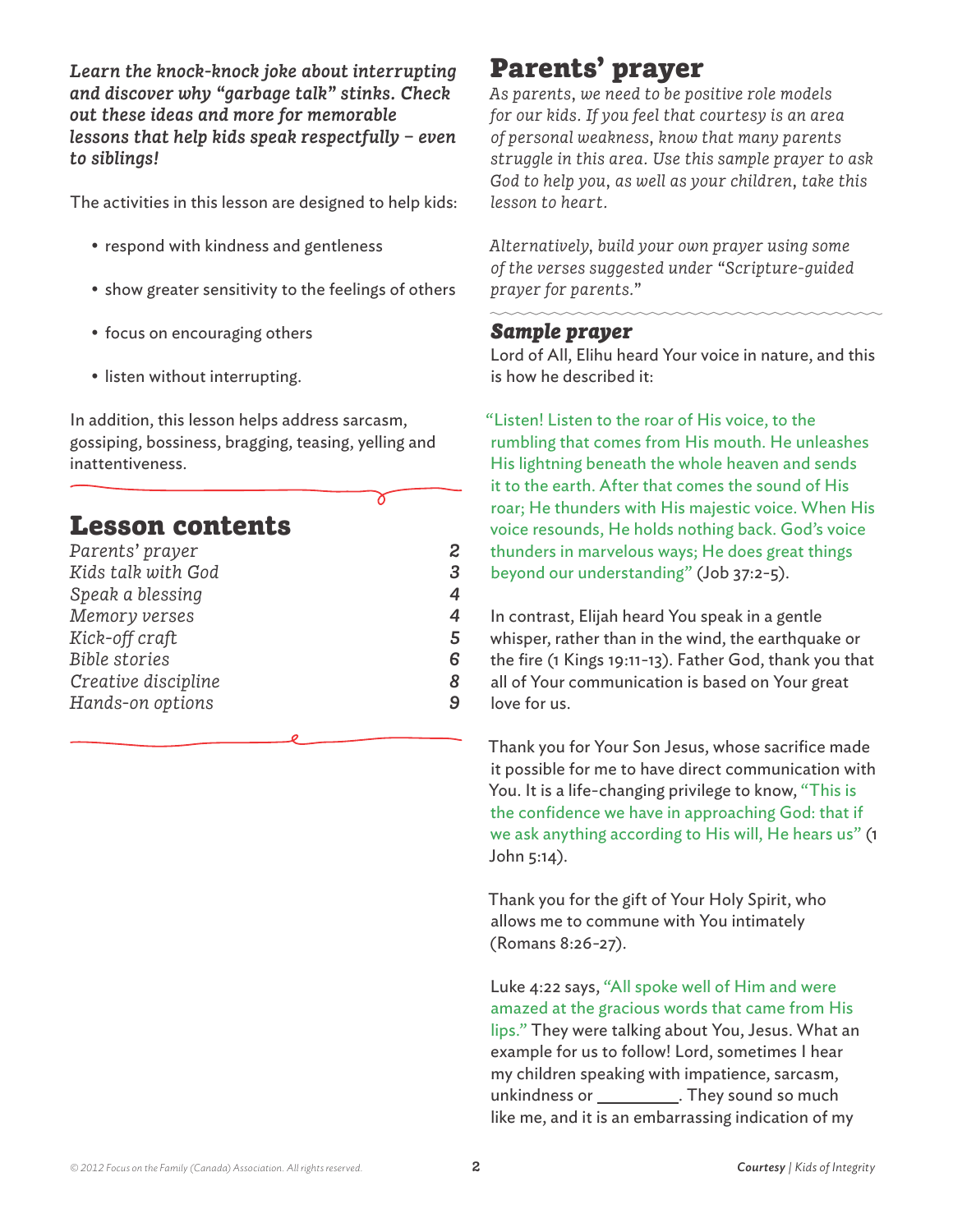own sinful nature. I would rather be Christ-like so that when my children imitate me, they are also a reflection of You and Your character.

You tell us in Your Word that out of the overflow of my heart my mouth speaks (Luke 6:45). Please fill me with Your mercy so I speak with kindness and gentleness, in a way that encourages rather than discourages. In all aspects of my communication, verbal and non-verbal, I would like to reflect a Christlike attitude (Philippians 2:3). Jesus, my desire is to see people as You do. When I communicate with others, I want them to see Your love for them in me.

I bring my children to You. When \_

and \_\_\_\_\_\_\_\_\_\_ are feeling upset, self-centered, or \_\_\_\_\_\_\_\_\_\_, rather than venting these negative feelings through hurtful language and actions, I pray that they will have a desire to go to You. Proverbs 13:3 says that "He who guards his lips guards his life, but he who speaks rashly comes to ruin." I pray that Your Holy Spirit will help **\_\_\_\_\_\_\_\_\_\_** and \_\_\_\_\_\_\_\_ to guard their lips. At times when they are tempted to use their tongues to speak unkind words, please give them the strength of character to bless those who curse them (Luke 6:28). I pray that their hearts will be full of Your love and grace so that they can respond in all situations with gentleness, kindness and respect.

"Before a word is on my tongue, You know it completely,

O Lord" (Psalm 139:4). In the name of Jesus Christ, I ask You to protect our family from Satan, who seeks to tempt us to use our tongues for harm instead of good (James 3:6). My prayer for our family is that the words of our mouths and the meditations of our hearts be pleasing in Your sight O Lord, our Rock and our Redeemer (Psalm 19:14). Thank you, God, for the victory You have given us through Your Son, Jesus Christ. We want to live with Your power in us so that You can receive glory and honour through the way we interact with others. Amen.

*Scripture-guided prayer for parents*

*Read and pray through one or more of the selected Scriptures under each heading. Focus on listening to God and allowing His Spirit to direct you as you pray.*

### Character focus

Begin by letting God know how much you appreciate His sovereignty and desire to hear His voice. Job 38:1-2,34-36 | Job 42:1-6 | Mark 1:21-24 | John 14:23-27 | John 15:12-15

## Heart search

Acknowledge when and how you demonstrate a lack of courtesy personally. Psalm 34:11-13 | Proverbs 10:19 | Matthew 12:35-37 | James 1:19-20 | James 3:7-12

# Gratitude

Thank God for ways you have seen courtesy exhibited in your family.

# Family requests

Ask God to make you and your family courteous and Christ-like in your communication. Psalm 19:14 | Psalm 141:3 | Luke 4:22 | 1 Corinthians 13:1,4-7 | 1 Thessalonians 5:11

# Kids talk with God

*Resolving to learn how to speak graciously is an act of love and obedience to God, but it's not easy. Use these sample prayers to help your children ask for God's help.*

*Alternatively, use the verses listed under "Scripture-guided prayer for children" to help your kids formulate an original prayer.*

# *Sample prayers*

Dear God, please help me to guard my lips (Proverbs 13:3). Amen.

Dear God, please help me to have a wise tongue that heals instead of a reckless tongue that hurts others (Proverbs 12:18). Amen.

Dear God, I am very angry right now. Please help me to get a right attitude before I open my mouth. Amen.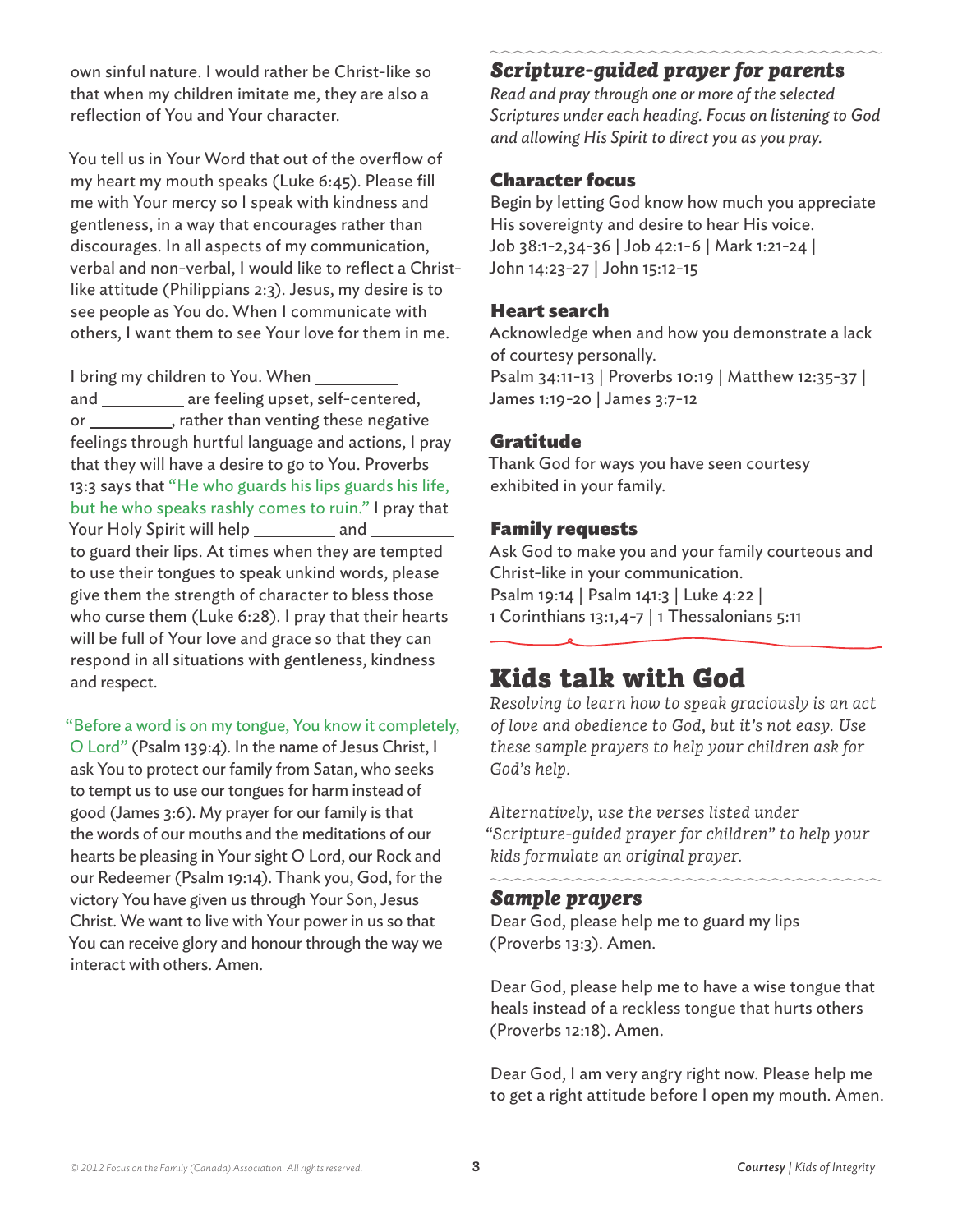Dear God, I want to hear Your voice. Help me to learn to listen. Amen.

Dear God, I have sinned in the way I (spoke unkindly etc.). Please forgive me and send Your Holy Spirit to set a guard over my mouth and to keep watch over the door of my lips (Psalm 141:3). Amen.

Dear God, please watch over the door of my mouth so I don't say things to discourage others. Instead, help me to think of things I can say to build others up (Psalm 141:3, 1 Thessalonians 5:11).

# *Scripture-guided prayer for children*

*Read through one of the selected Scriptures under each heading and help your children pray based on the verse that you read. Encourage them to listen to God and allow His Spirit to guide them as they pray.*

# Character focus

Begin by letting God know how much you appreciate Him and desire to hear His voice. Job 40:9 | Luke 4:22 | John 14:23,25-26

### Heart search

Acknowledge when and how you are not courteous. Proverbs 13:3 | Proverbs 15:1 | James 1:19

# Gratitude

Thank God for ways you have seen courtesy exhibited in your family.

### Personal requests

Ask God to make you, your siblings and parents, courteous and Christ-like in your communication. Psalm 19:14 | Psalm 141:3 | 1 Thessalonians 5:11

# Speak a blessing

*Compliments are a wonderful motivator! Try using these statements to draw attention to your children's progress – you'll keep them determined to make it a habit to speak respectfully.*

χ

- What kind words those are,  $\equiv$
- \_\_\_\_\_\_\_\_\_\_\_, when you speak that way, it shows others that you respect them.
- , when you speak that way, it encourages me/others.
- speaks courteously.
- You have blessed your friend by speaking that way, \_\_\_\_\_\_\_\_\_\_\_\_.
- You were wise to wait until you had calmed down before you spoke, \_\_\_\_\_\_\_\_\_\_.

 $\overline{a}$ 

# Memory verses

*Choose one verse and practice it regularly while your family is focusing on learning to speak courteously.*

Psalm 19:14 "May the words of my mouth and the meditation of my heart be pleasing in your sight, O Lord, my Rock and my Redeemer."

Psalm 34:12-13 "Whoever of you loves life and desires to see many good days, keep your tongue from evil and your lips from speaking lies."

Psalm 139:4 "Before a word is on my tongue, you know it completely, O Lord."

Psalm 141:3 "Set a guard over my mouth, O Lord; keep watch over the door of my lips."

Proverbs 10:19 "When words are many, sin is not absent, but he who holds his tongue is wise."

Proverbs 10:20 "The tongue of the righteous is choice silver, but the heart of the wicked is of little value."

Proverbs 12:14 "From the fruit of his lips a man is filled with good things . . ."

Proverbs 12:18 "Reckless words pierce like a sword, but the tongue of the wise brings healing."

Proverbs 12:23 "A prudent man keeps his knowledge to himself, but the heart of fools blurts out folly."

Proverbs 12:25 "An anxious heart weighs a man down, but a kind word cheers him up."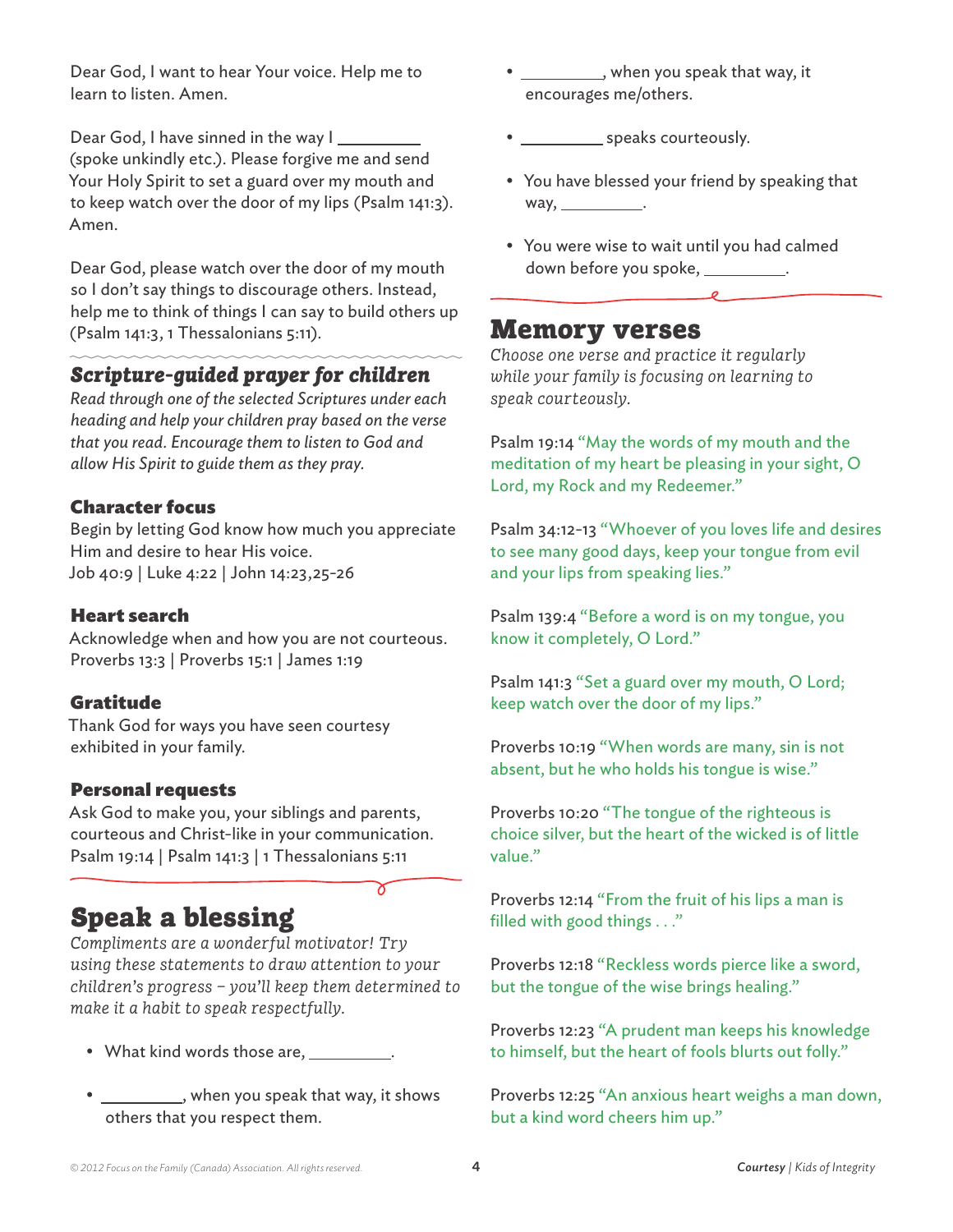Proverbs 13:3 "He who guards his lips guards his life, but he who speaks rashly will come to ruin."

Proverbs 14:3 "A fool's talk brings a rod to his back, but the lips of the wise protect them."

Proverbs 15:1 "A gentle answer turns away wrath, but a harsh word stirs up anger."

Proverbs 15:4 "The tongue that brings healing is a tree of life, but a deceitful tongue crushes the spirit."

Proverbs 16:24 "Pleasant words are like honeycomb, sweet to the soul and healing to the bones."

Proverbs 17:20 ". . . He whose tongue is deceitful falls into trouble."

Proverbs 17:27 "A man of knowledge uses words with restraint, and a man of understanding is eventempered."

Proverbs 18:13 "He who answers before listening – that is his folly and his shame."

Proverbs 21:23 "He who guards his mouth and his tongue keeps himself from calamity."

Luke 6:45 "The good man brings good things out of the good stored up in his heart, and the evil man brings evil things out of the evil stored up in his heart. For out of the overflow of his heart his mouth speaks."

1 Thessalonians 5:11 "Therefore encourage one another and build each other up, just as in fact you are doing."

James 1:19 "My dear brothers take note of this: Everyone should be quick to listen, slow to speak and slow to become angry."

James 3:9-10 "With the tongue we praise our Lord and Father, and with it we curse men, who have been made in God's likeness. Out of the same mouth come praise and cursing. My brothers, this should not be."

# Kick-off craft

*In this activity, it's okay to stick out your tongue! You'll make a poster that tracks just how "sweet" your tongue is.*

# *Honeycomb poster* **Directions**

- *1* Proverbs 16:24 says, "Pleasant words are a honeycomb, sweet to the soul and healing to the bones." To begin your poster, write this verse on a large sheet of paper. Use felt markers or stickers to decorate your poster with honeybees and a honeycomb design.
- 2 Glue a paper "tongue" along the bottom of the poster for each member of the family.
- *3* Draw or glue a picture of each family member above his or her "tongue."

During the course of each day, listen for examples of your children speaking "pleasant words." When pleasant words are spoken, place a check mark on the corresponding tongue. Let your children know that they can record your "score" as well. Allow each member of the family to exchange their check marks for sweet treats such as scoops of ice cream, honey on a spoon, candy or dried fruit snacks.

# Other ideas

If you prefer not to use food as a reward, add stickers to the chart instead.

Ծ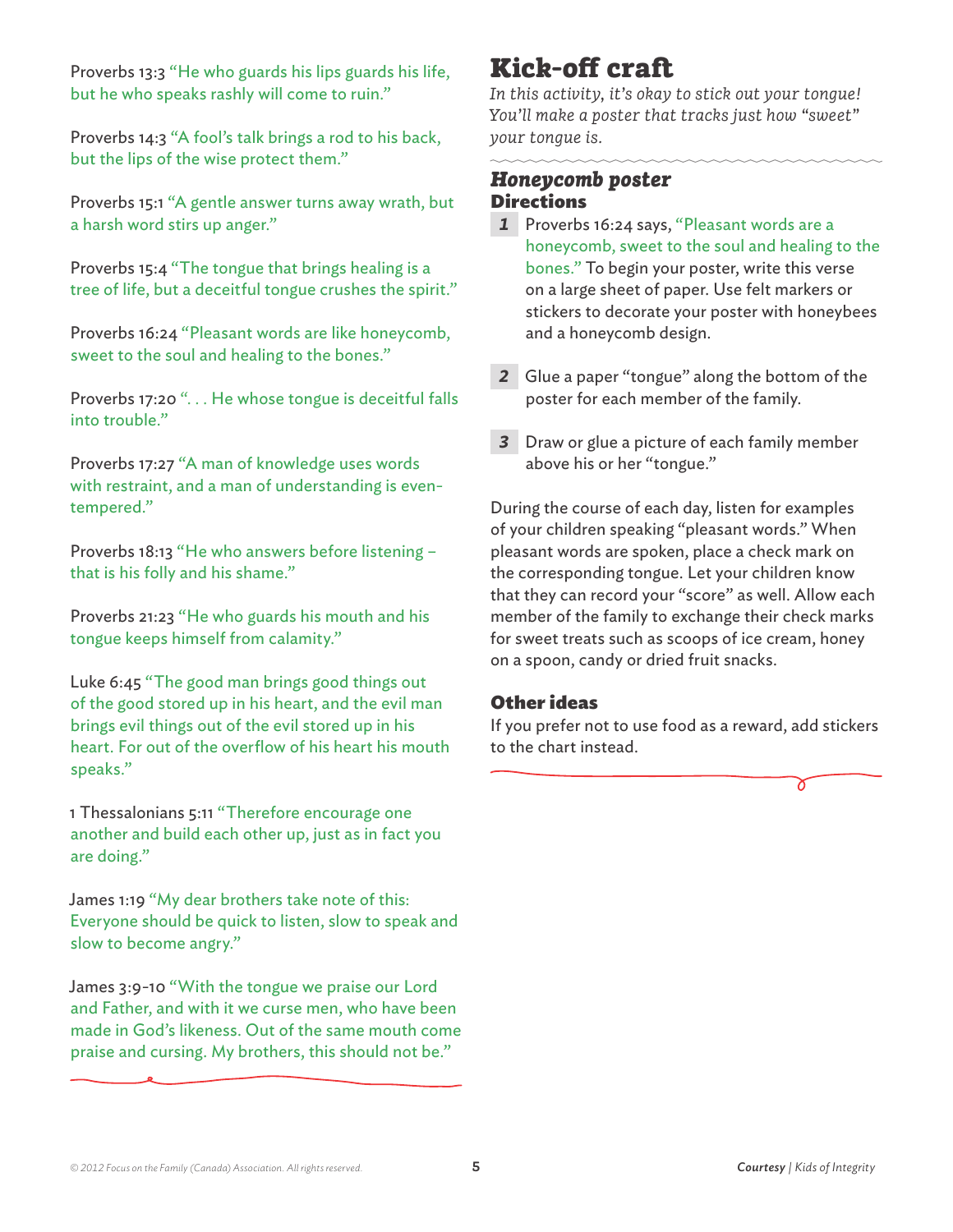# Bible stories

*Throughout the course of history, some things haven't changed. In both the Old and New Testament times people struggled to control their emotions – and how they expressed those emotions – just as we do today.*

*Choose one or two of the following Bible passages to read to your children. If the passage is too difficult for your kids to understand, use the summary provided in the "key concepts." Use the questions for discussion to help your children internalize the Biblical truths and apply them to their own life.*

# *David has burning anger*

Read Psalm 39:1-4,9,11.

# Questions for discussion

- *1.* Have you ever felt "burning" anger?
- *2.* What did you say or do?
- *3.* How did David describe his anger?
- *4.* Who did David talk to when he was mad?
- *5.* Why did David remain silent?

# Key concepts

It can be hard to restrain ourselves from saying things we shouldn't. In Psalm 39, David said he remained silent when he was angry because he recognized that God was in control. Talking to God and remembering that God is in control can help us stay quiet even when we feel like yelling or saying hurtful things to others. God gives us instructions in the Bible to help us stay in control of the words we say (James 1:19-20). Pray, asking that God would give you wisdom to talk to him first when you are angry or upset as David did.

# *Courteous communication habits*

Read James 1:19-20.

# Questions for discussion

- *1.* Do you prefer talking or listening?
- *2.* Which is easier for you to do?
- *3.* What is the first thing many people do when they get mad?
- *4.* What should we do first?
- *5.* What should we be slow to do?
- *6.* Why should we be slow to speak and become angry?
- *7.* If we were to follow the Bible's instructions on communication, how would things be different at our house?

## Key concepts

The Bible has very clear instructions on how to have harmony in communication. James wrote that we are to be quick to listen, slow to speak and slow to get angry. Most people use poor communication skills, rather than those described in the Bible. Communication works better when we are focused on listening rather than speaking. Choosing to be patient and forgiving, rather than being quick to get angry with each other, helps keep our home peaceful.

- *1* Have your children practice filling in the blanks in this phrase from James 1:19: "Everyone should be quick to \_\_\_\_\_\_\_\_, slow to \_\_\_\_\_\_\_\_ and slow to become \_\_\_\_\_\_\_\_."
- 2 Now pray James 1:19 aloud, allowing your children to fill in the missing words as you pray.

## *Building what?*

Read Psalm 52, Ephesians 4:29 and Jeremiah 9:23-24.

### Questions for discussion

- *1.* How do you feel when someone brags about what they have done?
- *2.* How do you feel when another kid keeps talking about a new toy they have?
- *3.* Do you like it when people talk about themselves a lot?
- *4.* In Psalm 52, what were the people boasting about?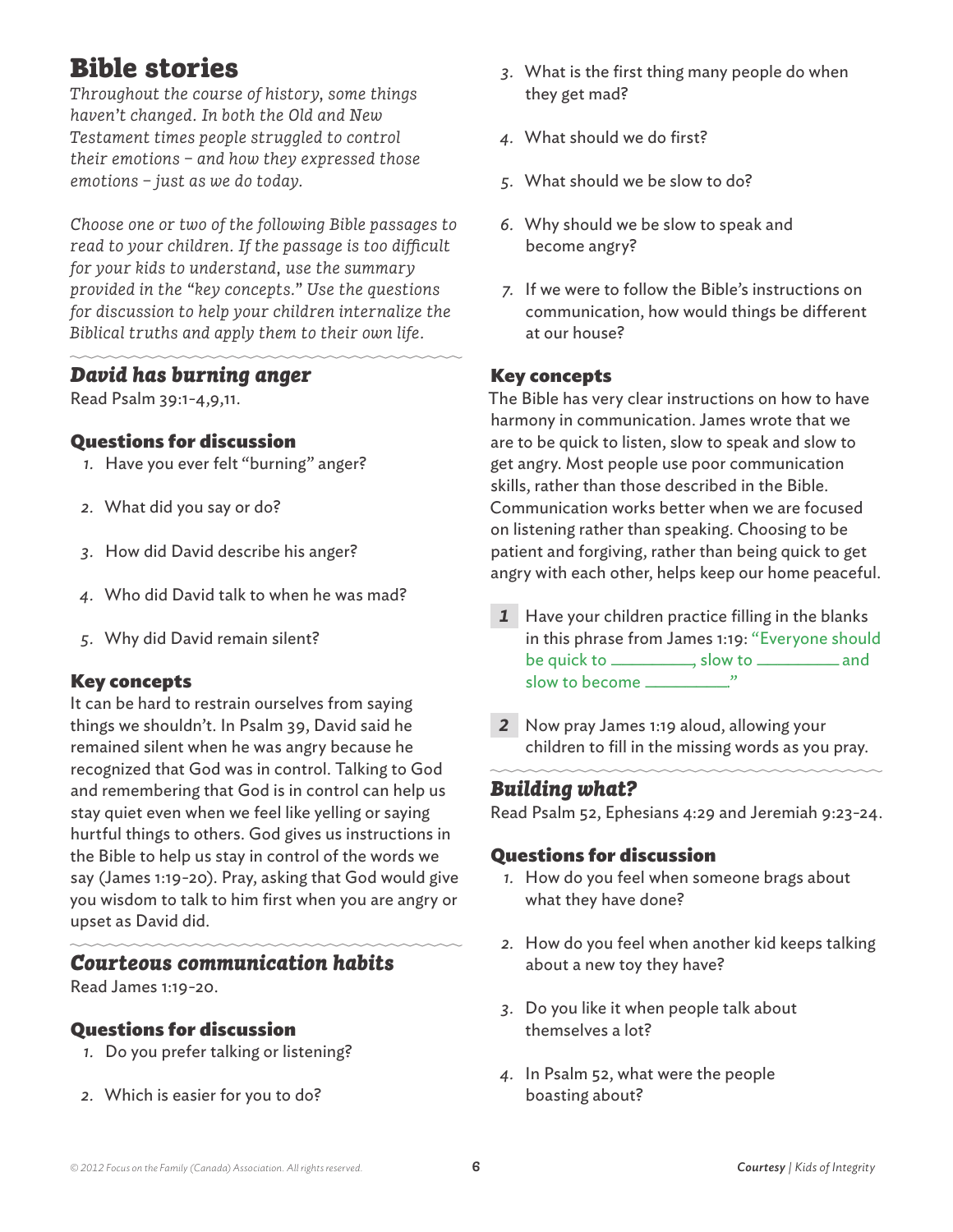- *5.* What do you or your friends boast about?
- *6.* What will God do in the end for the person who boasts about evil?
- *7.* Does boasting encourage others?
- *8.* What kinds of things can we say that do help build others up?
- *9.* In Jeremiah 9:23-24, what does it say we should boast about?

#### Key concepts

It is better to let others praise us than to praise ourselves. No one likes to hear people boast and brag. We encourage others when we say kind things about them. The Bible tells us that the only thing that we should boast about is knowing God.

*Close by praying a prayer similar to this one: "God, please watch over the door of my mouth so that I do not brag about myself. Instead, help me to think of things that I can say to encourage and build others up."*

# *Where does our talk come from?* Questions for discussion

- *1.* Have you ever said something that hurt someone else's feelings?
- *2.* What were you thinking at the time you said it?
- *3.* Were you happy, sad, mad or just careless?
- *4. Read Matthew 12:34-37.* Where do our words come from?
- *5.* Who will ask us to give an account of every word we have said?
- *6. Read Psalm 139:1-4.* Who knows what we are thinking?
- *7.* Who knows how we feel?
- *8.* Who knows what we are going to say before we say it?

*9. Read Psalm 141:3.* Who can help you to be careful about the words you say?

#### Key concepts

Before we speak, it is important to consider how we are feeling. Prior to voicing our thoughts, we should ask ourselves, "Am I angry, sad, hurt, jealous or feeling bad in some other way? Then we need to take those feelings to God and ask Him to help us get our feelings under control before we speak. God already knows what we are feeling and thinking. He is our best helper in times when we are frustrated, upset, angry, hurt or disappointed. God can help us control our emotions and allow us to speak to others with gentleness, kindness and respect, even though we are feeling bad.

*Close by reading 1 John 1:9. Pray together, asking God to forgive any sins like hatred, discord, fits of rage, selfishness and envy and to fill your hearts with love, joy, peace, patience, kindness, goodness, faithfulness and gentleness instead (Galatians 5:22-23).*

#### *Please listen to me!*

Read Proverbs 16:21,24.

#### Questions for discussion

- *1.* How do you feel when someone speaks harshly to you?
- *2.* What kind of animal sounds harsh when it is upset?
- *3.* How do you feel when someone speaks gently to you?
- *4.* What kind of animal makes gentle sounds?
- *5.* When you are trying to get someone to listen to what you are saying, what do you do?
- *6.* Who would you rather listen to someone who is yelling or someone who is speaking calmly?
- *7.* Do you think the Bible can give us wise counsel on how we should speak in order to make others want to listen to us?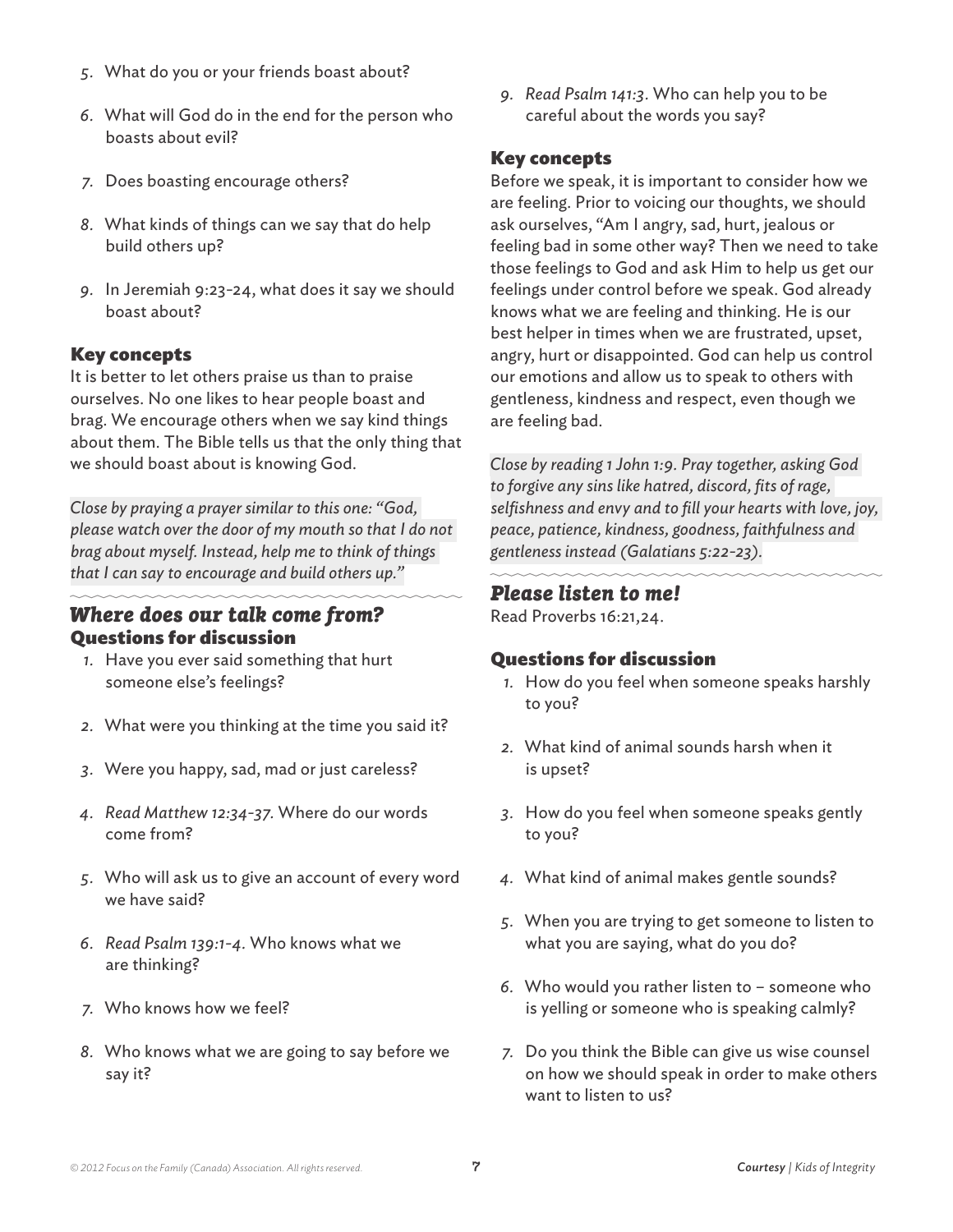- *8.* What does the Bible say about speaking gently?
- 9. When do you yell like a \_\_\_\_\_\_\_\_\_\_? (Name the animal selected for question 2).
- 10. When do you sound like a \_\_\_\_\_\_\_\_\_\_? (Name the animal selected for question 4).

### Key concepts

It's tempting to raise our voices, talk louder or yell to get others to listen to us. But when we speak with soft and gentle words, others are more likely to listen to us than when we yell or scream. Let's pray, confessing that at times we have spoken with harsh or unkind words. Let's ask God to help us speak with pleasant and kind words instead.

*Give your children the opportunity to pray, repeating your words after you.*

# *The best way to say, "I love you"* Questions for discussion

- *1.* Does an angry dog wag its tail? Or does an angry cat purr?
- *2.* What does an angry dog do? What does an angry cat do?
- *3.* Has anyone ever told you they feel a certain way, but you know or suspect that they are really feeling another way?
- *4. Read 1 John 3:16-18.* What type of actions fit with the words, "I love you"?
- *5.* How can we do this in our home?
- *6.* How can we do this in our community?

# Key concepts

Actions that express concern for the needs of others indicate love for that person. Saying "I love you" carries little meaning unless it is accompanied by actions that show love. Pray, asking God to help you show love to others through actions and words.

# Creative discipline

*Discipline should never be neglected, but some discipline techniques are more effective than others. If you have doubts about your past success in shaping your children's verbal responses, try these ideas. Your goal is to be firm, but affirming.*

## *For problems due to speaking without thinking first* Biblical basis

Proverbs 12:23 "A prudent man keeps his knowledge to himself, but the heart of fools blurts out folly."

Proverbs 10:19 "When words are many, sin is not absent, but he who holds his tongue is wise."

# Suggested disciplinary action

When your child speaks harsh or hurtful words, take a bin full of blocks or other small items and dump them on the floor. Instruct your child to pick up the spilled items. While they are picking the items up, talk to them about the power of hurtful words.

- Is it harder to dump toys or pick them up?
- How many toys did you have to pick up?
- Is it harder to speak or remain silent?
- We can clean up dumped toys, but can we clean up the hurt that your unkind words have caused?
- When are you most likely to say hurtful things?

Discuss how easy it is to say things without thinking, and how words that have been spoken cannot be taken back. Remind your child that the more we say, the more likely we are to sin (Proverbs 10:19). Instruct them that sometimes it is better to be quiet than speak aloud the words that we are thinking. The toys can be put back in a bin, but the hurt (mess) caused by saying unkind words can be impossible to clean up completely.

### Affirmation

Assure your child that you believe they want to control their tongue. Remind them that God will help them. Then read or quote Psalm 141:3: "Set a guard over my mouth, O Lord; keep watch over the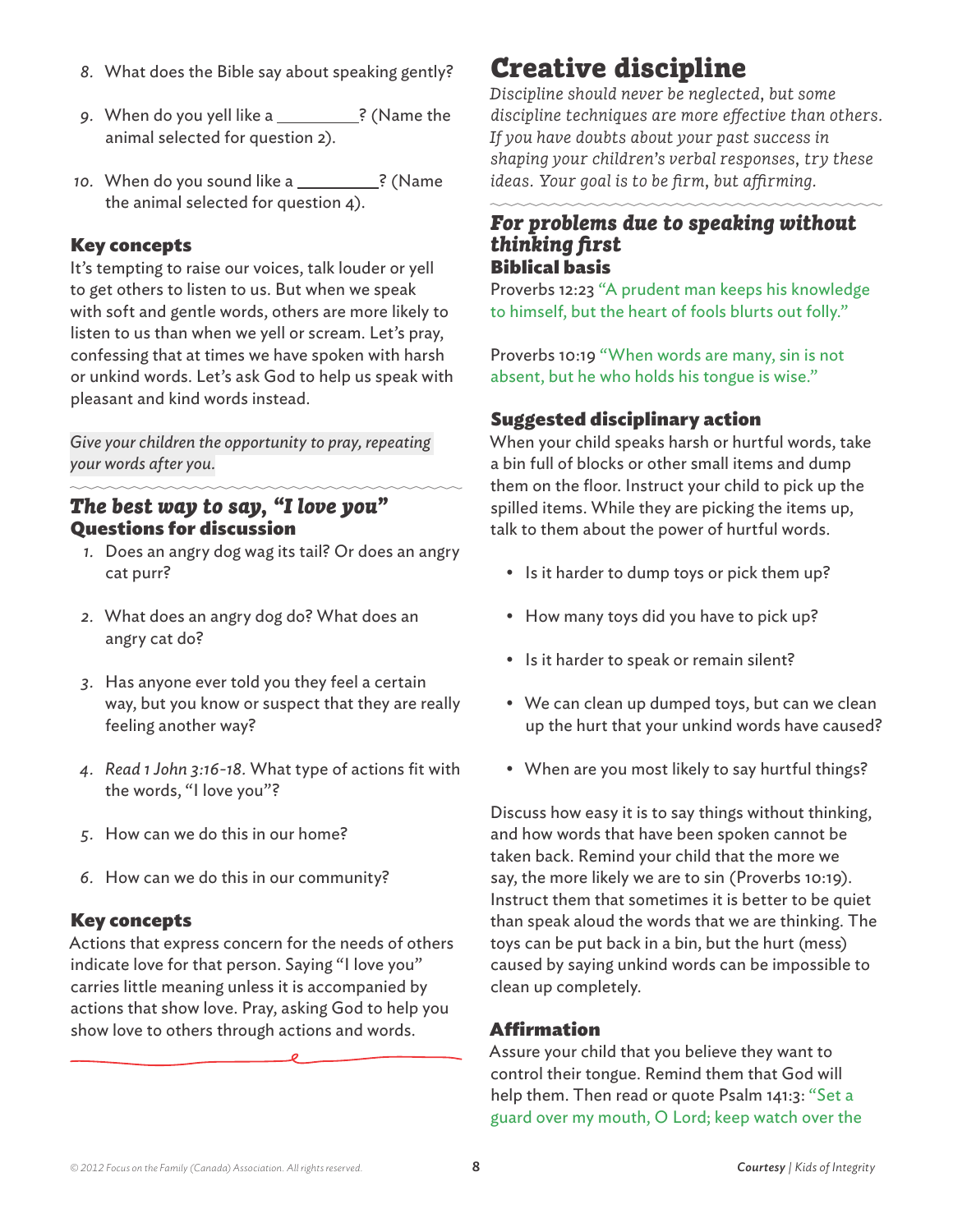door of my lips" or Proverbs 16:24: "Pleasant words are a honeycomb, sweet to the soul and healing to the bones." Challenge your child to be someone who speaks words that heal rather than hurt. Pray, asking God to help your child guard his/her mouth.

# *For problems with speaking unkindly* Biblical basis

James 3:9-11 "With the tongue we praise our Lord and Father, and with it we curse men, who have been made in God's likeness. Out of the same mouth come praise and cursing. My brothers, this should not be. Can both fresh water and salt water flow from the same spring?"

## Suggested disciplinary action

When your child speaks inappropriately, "cursing" another person, have them gargle with a small spoonful of salt water or put some salt on their tongue. Ask the following questions to help your child understand that taste of salt water is a reminder to speak words that are kind and refreshing to others, rather than hurtful, stinging words.

- How did the salt taste?
- How do you think your words sounded to ?
- Would you be able to drink water from a salt spring?
- If you were lost in the desert and horribly thirsty, which would you want to find: a salt spring or a freshwater spring?
- Which kind of water is more refreshing, salty or fresh?
- What kind of words would you rather speak? Salty or fresh?

### Affirmation

Pray with your child, asking God to wash the sin out of his/her heart so that he/she can produce encouraging words instead of hurtful words. Use Luke 6:45 as a basis for your prayer, which says, "The good man brings good things out of the good stored up in his heart, and the evil man brings evil things

out of the evil stored up in his heart. For out of the overflow of his heart his mouth speaks."

# Hands-on options

*Put away the shopping list! You don't need exotic or expensive props to reinforce what your children are learning about courtesy. These suggestions will help you create "memorable moments" from materials you have on hand. Choose one or two activities that will fit your schedule.*

#### *Family building project creative crafts*

For this activity, you and your children will build a house together – a reminder of Ephesians 4:29.

Construction materials can include Lego®, sugar cube "bricks" or other creative raw materials. The teaser is that your children must earn the raw materials for your house by speaking in a way that "builds others up" – by solving problems politely, speaking gently and respectfully, and encouraging others through kind words. Every time someone speaks "building words" they receive a brick to add to the house.

Make this a family affair by inviting your children to catch you speaking positive words as well! Talk about how much can be accomplished when a family works together and gets along. Point out that just as it is satisfying to build a house together, so it is satisfying to speak words that build each other up. Make a sign to put out in front of your house with all or part of Ephesians 4:29 on it.

# Relevant Scripture

Ephesians 4:29 "Do not let any unwholesome talk come out of your mouths, but only what is helpful for building others up according to their needs, that it may benefit those who listen."

# *The powerful tongue!*

#### *physical activity*

Here are a number of activities that help illustrate the power of the tongue, as described in James 3:2-12. As you participate in these activities, talk about how much power our tongues have. Discuss ways that words can be used to encourage and build others up, or to discourage and destroy others.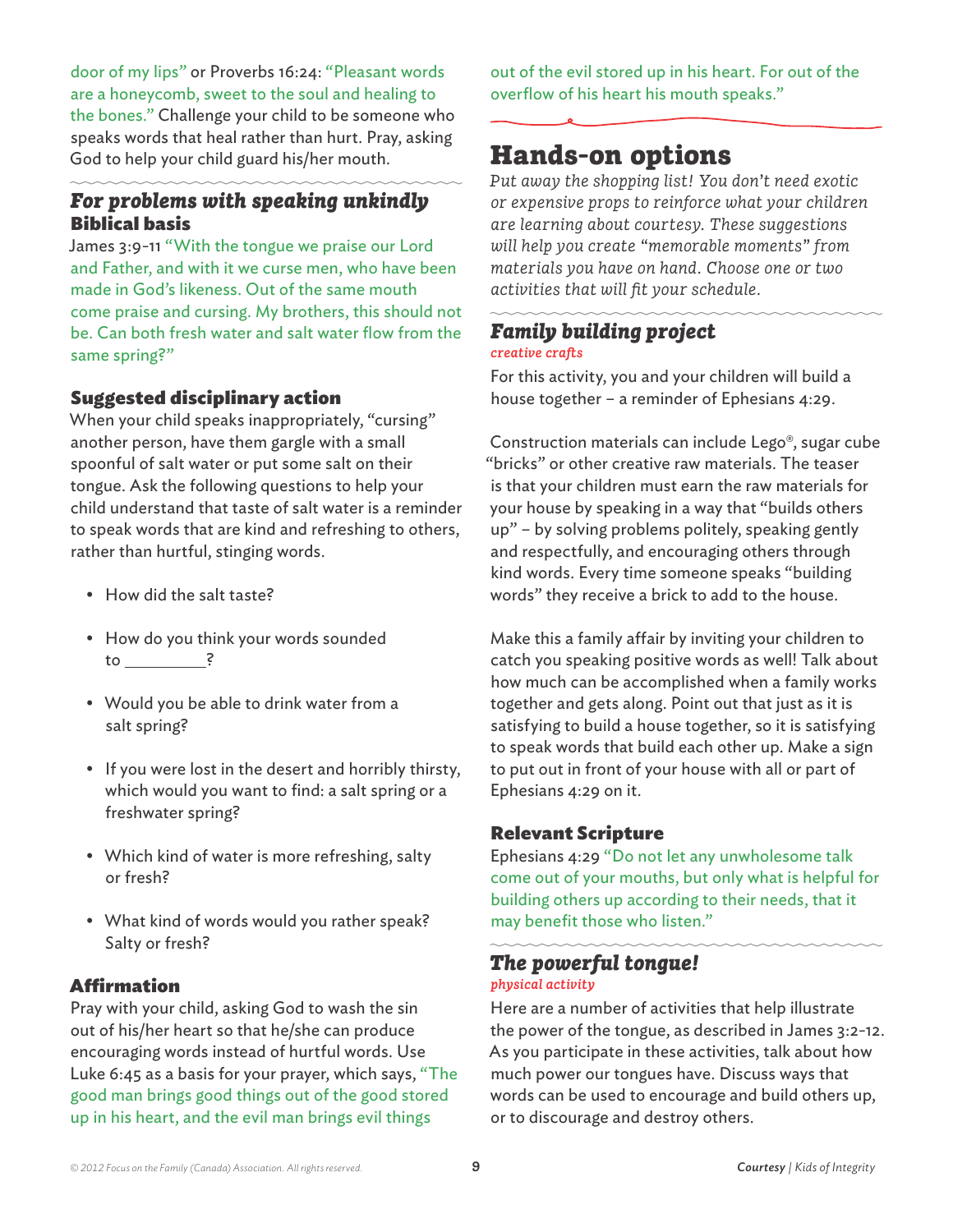- Light a fire in a fireplace or fire pit and observe how quickly the initial flame grows and spreads.
- Light a candle and carefully supervise your child as you guide them to hold their hand close enough to feel the heat. This is a good way to demonstrate how much pain we can cause others if we let our tongues "burn" out of control.
- Visit a stable and allow your children to witness first-hand how a rider can control a horse by the bit in its mouth. Alternatively, rent a small sailboat to give your children a hands-on opportunity to feel how a rudder controls the course of the boat.

### Relevant Scripture

James 3:2-12.

#### *Matching words and actions science with a twist*

Use this matching lesson to explain the truth of 1 John 3:16-18.

First, cut out some cardboard shapes, making matching pairs of squares, triangles and circles. Have your children identify which items match and which ones don't.

After you have had fun playing "the matching game," explain that our words should match our actions. Give examples that your children will understand. For example, hold up a triangle and say, "I love you." Hold up another triangle and say, "You can share my doll," while you place the triangles on top of each other to show that they match.

Next, use an example where words do not match what we do. Hold up a circle and say, "You are my friend." Then hold up a square beside the circle and say, "I will not share my cookies with you."

Following this discussion, speak a blessing to your children when their words and actions match. Conversely, you can remind them of the shapes when their words and actions are not congruent.

## Relevant Scripture

1 John 3:16-18 "This is how we know what love is: Jesus Christ laid down His life for us. And we ought to lay down our lives for our brothers. If anyone has material possessions and sees his brother in need but has no pity on him, how can the love of God be in him? Dear children, let us not love with words or tongue but with actions and in truth."

# *Fruity fun*

#### *fun with food*

Your goal for this activity is to work together as a family to "earn" enough fruit to make a fruit salad – a tasty reminder of Proverbs 18:21.

Begin by placing an empty bowl in a visible location. Let your children know that you will be listening for "words of life" and rewarding positive communication by allowing them to place a fruit of their choice in the bowl. Explain that when the bowl is full, they will be able to "eat its fruit" in a fruit salad.

"Award" fruit when you hear your children speaking in a kind, loving and/or encouraging way. Be especially watchful for situations where your children speak politely despite a difficult situation.

Once enough fruit has been collected in the bowl, cut it up for fruit salad. As you prepare the fruit, talk about what it means to "speak life" and what it means to "speak death."

# Relevant Scripture

Proverbs 18:21 "The tongue has the power of life and death, and those who love it will eat its fruit."

# *Communication capers – the cow and the parrot*

#### *drama / role play or drive time or any time*

Begin by sharing the following knock-knock joke with your kids:

*First person: "Knock, knock."*

*Second person: "Who's there?"*

*First person: "Interrupting cow."*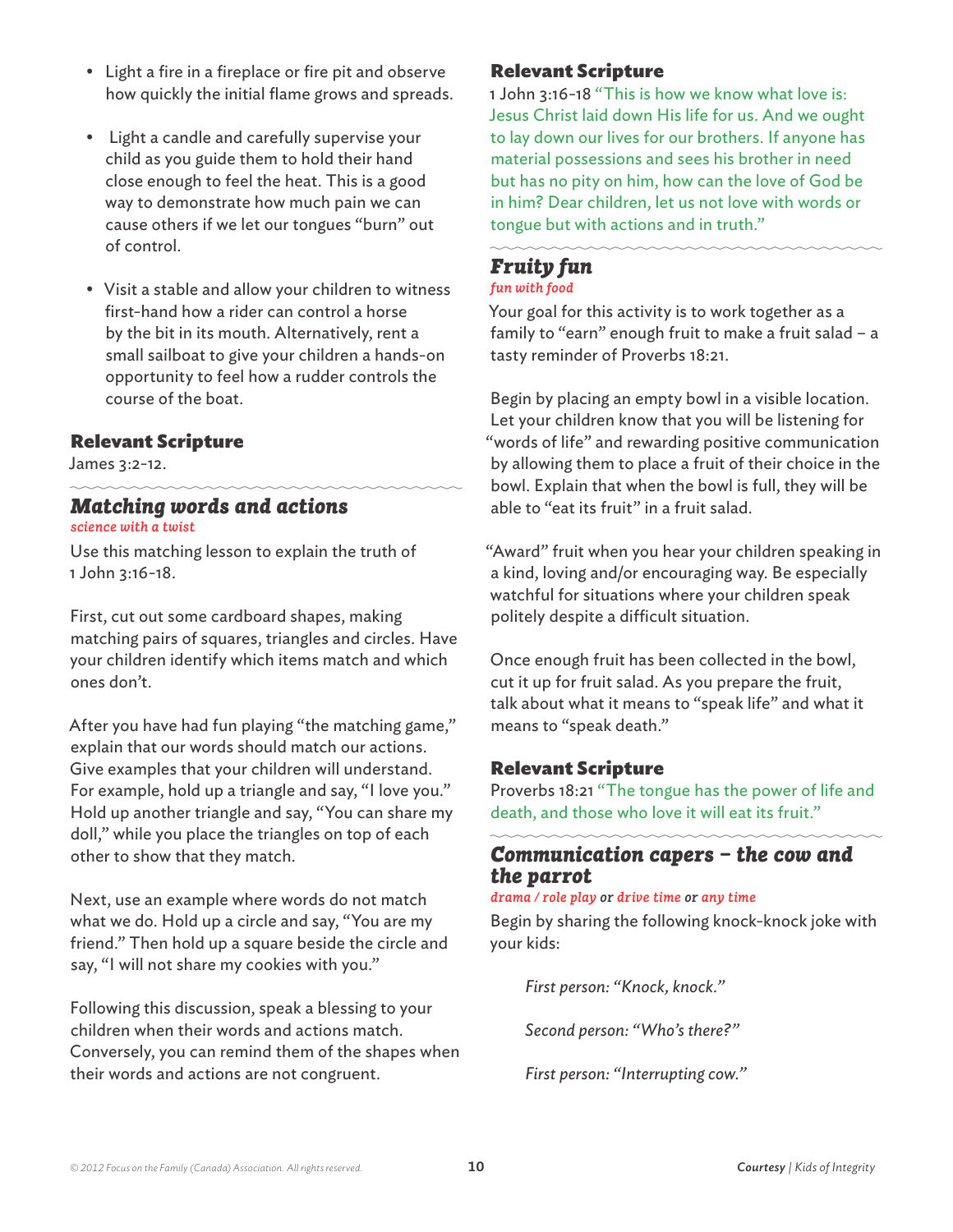*Second person begins to say: "Interrupting cow, who?" but is interrupted part-way through when the first person says, "Moo!"*

Help your children to understand that although this joke is funny, it is not funny when we interrupt others in daily conversation. Continue the lesson by modelling two conversations between you and your spouse, or involving another adult.

In the first conversation, have one person behave like the "interrupting cow," continually interrupting the other person. The second conversation, however, should demonstrate good listening skills. Ask your children to point out the differences between the two conversations. Emphasize that good listening skills involve facing the speaker and looking at them with undivided attention.

Introduce this next exercise by explaining that you want your children to communicate like a parrot, and not like an "interrupting cow." Point out that people train parrots to talk by rewarding them for repeating back phrases spoken by their trainer. Explain that, like the parrot, your kids can show they have listened well by repeating back what someone has just said. Then introduce this "game" that allows your children to practice being "parrots" by reflecting back what others say. Take turns being the one who speaks first and the one who "parrots."

Here are some examples for you to begin with:

*Dad: "Please do up your seat belts before I start driving."*

*Child: "What I heard you say, Dad, was that you want us to do our seat belts up as soon as we get in the car."*

*Child: "It would be nice to have hamburgers for supper tonight."*

*Mom: "I think you are asking for hamburgers for supper tonight. Is that right?"*

*Mom: "I'm exhausted. While you were at school, I bought the groceries, paid some bills and met with ."*

*Child: "Are you tired from the all the running* 

*around you have done?" Mom: "Yes. Thank you for listening."*

To further reinforce good listening skills say, "I think I can smell a cow!" whenever you notice your child interrupting. (Or create a similar gentle reminder.) Likewise, when your child "parrots" back what you have said, affirm them and let them know that you prefer the "parrot" over the "cow."

### Relevant Scripture

Proverbs 10:19 "When words are many, sin is not absent, but he who holds his tongue is wise."

Proverbs 18:13 "He who answers before listening – that is his folly and shame."

#### *Garbage busters science with a twist*

Hold your nose! For this exercise, you will need a bag of rotten garbage and some shiny silver coins. These props will help to illustrate the truths in Luke 6:45 and also Proverbs 10:20.

- 1 Plan ahead and don't empty your kitchen garbage for a few days. Make sure some meat, vegetable and fruit scraps have been left to produce a rotten smell. Have your children observe the refuse. Ensure they get a big whiff of the dreadful aroma. Ask them if they see anything in the garbage that is worth keeping.
- *2* Next, open your wallet or purse and show them some shiny silver coins. Ask your children if they see anything valuable in your wallet.
- *3* The concept you'll want to convey is that our attitudes and words flow from our hearts. Explain that when we have sinful or selfish thoughts in our hearts, what we say will be of little value – like the garbage. Words of little value can be silly talk, or words spoken with a selfish or mean intent. When our hearts are pure in thought (like the refined metal used for making coins), then the talk that comes from our mouths will be like precious metals – kind, gentle and respectful words that encourage others.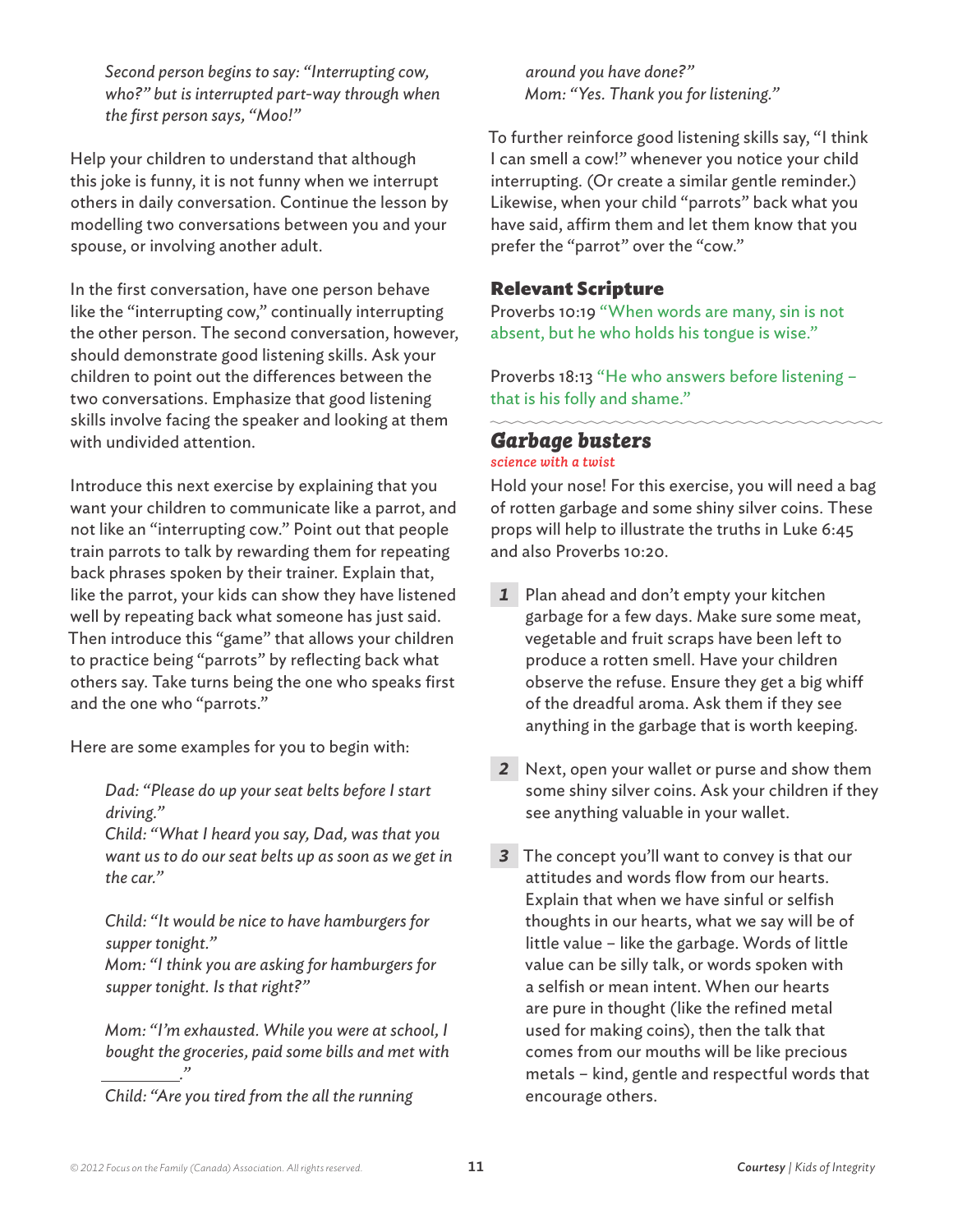*4* Write each of the following examples of "garbage talk" and "precious words" on a separate slip of paper. Read the words aloud and ask your children to identify where the words belong – in the garbage or in your wallet. Scrunch up the garbage words and throw them away. Place the precious words in your wallet or a piggy bank. Feel free to add your own examples to this list:

*"I hate peas!" "This is a great supper, Mom!" "Get out of here!" "Please stop doing that." "I don't like you!" "That is an ugly drawing." "You stink." "I like your artwork." "I love you." "I'm glad God gave me you as part of my family."*

*5* Close by praying, asking that God would put kind and loving thoughts in everyone's heart so that you will be a family who speaks choice words, rather than words of no value.

Reaffirm these truths with your children and have some fun by referring to "garbage talk" or "precious words" throughout the days to follow.

### Relevant Scripture

Luke 6:45 "The good man brings good things out of the good stored up in his heart, and the evil man brings evil things out of the evil stored up in his heart. For out of the overflow of his heart his mouth speaks."

Proverbs 10:20 "The tongue of the righteous is choice silver, but the heart of the wicked is of little value."

# *Life has its share of spills*

#### *drama / role play*

This is another suggestion that can be used to illustrate Luke 6:45.

 Begin by showing your children a glass full of warm water and another glass full of hot water. Shake each glass and show how it spills all over the table. Then,

explain that each glass represents a person and the water represents what is in that person's heart. When life shakes us up, what is inside comes out.

Tell your children a story of two different people: one who has good things in their heart (generosity) and one who has bad things in their heart (selfishness). You can be creative and invent your own story, or use this one:

*At the playground, Jenny begins to play with an unattended toy shovel. Brandon, who owns the shovel, is feeling selfish. He has a tantrum and yells some mean things at Jenny. Curtis is also at the playground. He sees how upset Jenny is. Curtis has God's love in his heart and decides to offer to share his toys with Jenny and her friend.*

### Questions for discussion

Use the following questions to help emphasize the point that we need to make sure that our hearts are full of God's love so that kind, gentle and respectful words come out of our mouths, even when we are "shaken."

- How would it feel to have hot water spilled on you?
- Would you prefer to have warm water on your hand?
- What kind of water did Brandon (the first boy in the story) spill?
- What kind of water do you think Jesus would spill if He were at the playground?
- What kind of water would you like to spill on others?
- What could make you feel shaken or ready to spill hot water? (Ideas include being teased, losing at a game, or someone taking something that belongs to them.)
- Who can help you when you feel hot water boiling up inside of you?